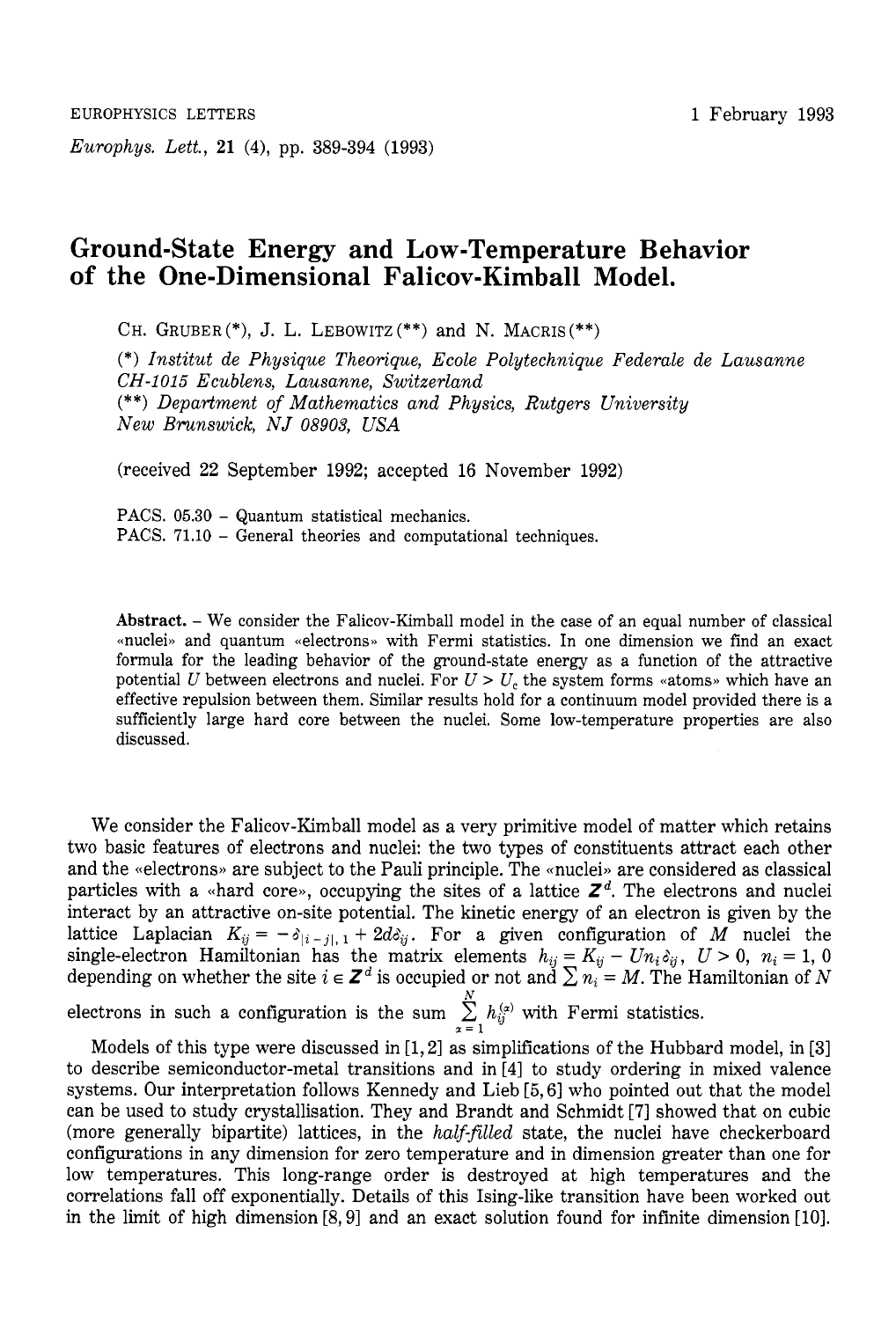Here we consider the one-dimensional case. We shall be mainly concerned here with the nature of the ground state for the case of an equal number of nuclei and electrons. For a given configuration of *M* nuclei the ground-state energy of N electrons will be denoted by  $E((l_M, N)$ , where  $(l_M$  denotes the set of successive distances, number of empty sites,  $(l_1, ..., l_{M-1})$  between the nuclei. If  $M = 1$  there is a unique one-electron bound state, «the atom», with energy  $E_{at} = 2 - (U^2 + 4)^{1/2} \equiv 2 - \varepsilon - \varepsilon^{-1}$ ,  $\varepsilon \in [0,1]$ , and wave function  $\psi_{\text{at}}(i) \sim \varepsilon^{|i|}.$ 

We prove, for the neutral case  $N = M$ , that there exists a  $U_c$  such that for  $U > U_c$  (or  $\varepsilon < \varepsilon_c < 1$ 

$$
E((l)_N, N) = NE_{\mathsf{at}} + \left[\sum_{i=1}^{N-1} 2(l_i+1) \,\varepsilon^{2l_i+1}\right] (1 + \sqrt{\varepsilon} R(\varepsilon, (l)_N)) \tag{1}
$$

with the remainder term  $R(\varepsilon, (l)_N)$  bounded by a constant  $C$  which, like  $U_c$ , is independent of N,  $l_1$ , ...,  $l_{N-1}$ . This implies that we can take the thermodynamic limit of (1)

$$
\lim_{N \to \infty} \frac{1}{N} E((l)_N, N) = E_{\text{at}} + \text{Av}[\phi(l)(1 + O(\sqrt{\varepsilon}))],
$$
\n(2)

where  $\phi(l) = 2(l + 1) \varepsilon^{2l + 1}$  and Av denotes the average with respect to the distribution of distances between the nuclei.

Equation (1) implies that for  $U > U_c$  an equal number of electrons and nuclei will form atoms (rather than molecules) with an energy equal to  $\min_{(l)_N} E((l)_N, N) = NE_{at}$ . There will be an effective repulsion between adjacent atoms and on an infinite lattice they will spread out to infinity. The minimum of the potential energy function  $\sum \phi(l_i)$  under the constraint **2** 

 $\sum l_i = (N-1) l$  is attained for uniform spacing,  $l_i = l$ . The configuration of nuclei, constrained **2** 

to be in a fixed region, will thus likely tend to be periodic for  $U > U_c$ . For an infinite system of density *n* we expect the atoms to have a uniform spacing  $l = n^{-1} - 1$  between them, which then leads to an energy per atom equal to  $E_{at} + (2/n_{\epsilon}) \varepsilon^{2/n} (1 + O(\sqrt{\epsilon}))$ . This uniform-spacing property was conjectured in [ll] and a result of this type has in fact been established [12] for  $U > U_{\text{min}}$ . However this  $U_{\text{min}}$  (unlike our  $U_c$ ) depends on the density of nuclei and tends to infinity as the density vanishes.

Both the Fermi statistics and the neutrality condition play a crucial role in the structure of the ground state. Indeed if the electrons were bosons the nuclei would clump together **[51;**  moreover, even for fermions Freericks and Falicov<sup>[11]</sup> argued that when the density of electrons is appreciably lower than that of nuclei (depending on *U)* these could clump together. This is the so-called segregation principle which has been proved for some range of parameters  $[12]$  (see also  $[13]$ ).

We note that the dominant part of the second term in (1) is a sum of potentials  $\phi(l_i)$ between nearest-neighbor nuclei separated by  $l_i$  empty sites on the lattice. Using  $\phi(l)$  as an approximate potential between adjacent atoms at low temperature, we can compute the thermodynamics of this system. For a fixed density, this is a legitimate procedure if the temperature is sufficiently low. Indeed it is known that for  $U > 4$  there is a gap greater than or equal to  $U - 4$ , between the ground state of N electrons in any given configuration of N nuclei and the excited states. Using the pressure ensemble, the equation of state is easily found to be  $\beta n^{-1} = -(\partial/\partial p) \ln Z(p)$  with

$$
Z(p) = \sum_{l=0}^{\infty} \exp\left[-\beta[p(l+1) + \phi(l)]\right],\tag{3}
$$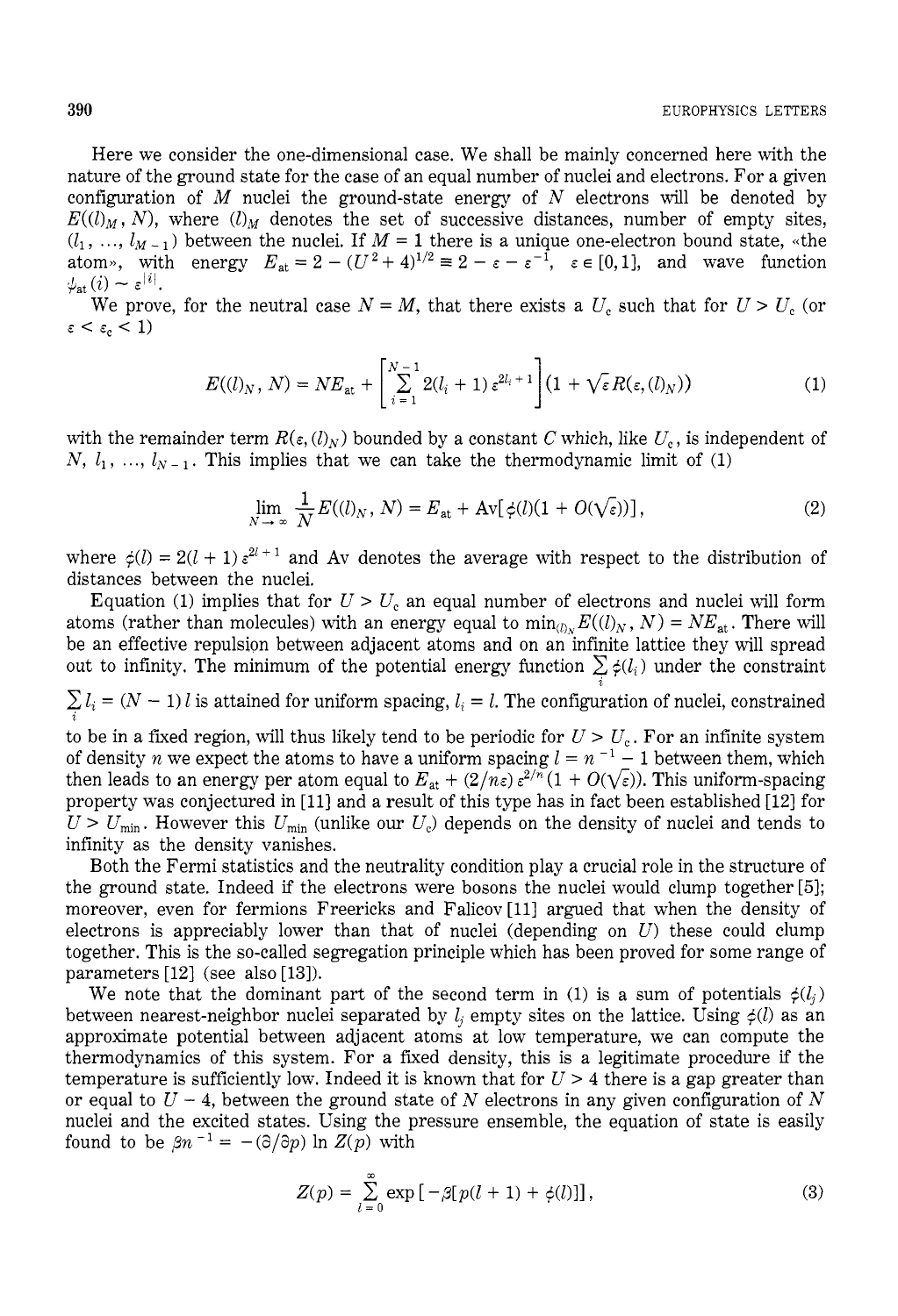where *n* is the density of atoms and *p* the pressure. For small  $\varepsilon$  and fixed density we have  $n^{-1} \approx (1 - \exp[-\beta p])^{-1} + 2\epsilon\beta \exp[-\beta p]$  which is the equation of state of a free lattice gas of atoms with repulsive interaction  $\phi(l)$ .

We remark that the results of **[5,14]** are consistent with the assumption that there is a similar nearest-neighbor repulsion between the atoms in dimensions greater than one. In fact a formal large *U* expansion **[14]** shows that the model behaves to leading order like an Ising antiferromagnet with exchange constant  $1/2U$  and magnetic field  $(\mu_e - \mu_n)/2 - d$ ,  $(\mu_e, \mu_n)$ being the chemical potentials of the electrons and nuclei. This is consistent with **(1).** By accepting this, then for values of the chemical potentials such that the corresponding magnetic field is sufficiently small compared to its critical value, the phase diagram of the Falicov-Kimball model ought to look similar to that of an Ising antiferromagnet with the critical exponents of the half-filled state being of the standard Ising type. So far the investigation of the phase diagram at nonzero temperature has received a rigorous treatment only when  $\mu_e = 2d - U/2$ ,  $\mu_n = -U/2$  corresponding to half-filling [5]. For zero temperature the domain of chemical potentials corresponding to the checkerboard state has been identified as a strip (of width  $1/U$  for large *U*) around the segment  $\mu_e + \mu_n = 2d - U$ ,  $4d - U < \mu_e < 0$  [14].

For fixed positive temperature and  $n \rightarrow 0$  it is not legitimate to use the effective interatomic potential  $\phi(l)$  directly because the entropy contribution of the positive-energy states of the electrons, which correspond in fact to  $\alpha$  ionised, electrons, becomes important. Instead one has to start with the full partition function of the Falicov-Kimball model which yields in this limit  $\beta p \approx 2n$ . (Note that the direct use of (3) would give a wrong answer, namely  $\beta p \approx n$ .) We therefore see that in this limit the electrons and nuclei do not bind to form atoms but are «ionised». This is also the case for real Coulombic matter [15].

We now consider the behavior of the system at low temperature for values of  $\mu_e$ ,  $\mu_n$  where the density goes to zero as  $\beta \rightarrow \infty$  (for  $U > 4$ , this is the case in the domain  $\mu_e + \mu_n < -U$ ,  $\mu_n < -4$ , see [14, 16]). The simplest way to identify the phases of the system in this domain is by looking at the asymptotic behavior of the equation of state. Using the grand canonical ensemble, we see that the system will form an atomic gas as  $\beta \rightarrow \infty$  for those values of  $\mu_{\rm e}$ ,  $\mu_{\rm n}$ for which

$$
E((l)_M, N) - \mu_e N - \mu_n M > E_{at} - \mu_e - \mu_n > 0
$$
 (4)

is satisfied for all  $(N, M) \neq (0,0)$  and  $(1,1)$ . Such values of  $\mu_e$ ,  $\mu_n$  will exist if the system satisfies a stability condition with a  $\alpha$  spood constant»: there exists a constant  $K$ ,  $0 \lt K \lt |E_{at}|$  such that  $\min_{(l)_M} E((l)_M, N) > -K(N+M-1)$ , for  $N+M > 2$ . When this is the case the system forms an ideal gas of atoms for  $\beta \to \infty$  and  $\mu_e$ ,  $\mu_n$  fixed in the square  $E_{\text{at}} < \mu_{\text{e}}$ ,  $\mu_{\text{n}} < -K$ . On the other hand for  $\mu_{\text{e}} < \mu_{\text{n}} < -K$ ,  $\mu_{\text{e}} < E_{\text{at}}$  the system consists of free nuclei and for  $\mu_n < \mu_e < -K$ ,  $\mu_n < E_{at}$  it consists of free electrons. At the common boundaries of these domains there exists a whole continuum of partially ionised phases with degrees of ionisation given by Saha-type formulae.

The above analysis is adapted from investigations of the low-temperature-low-density behavior of real matter[17-19]. We note that, while it is not yet proven that there exist  $K < |E_{at}|$  for the true Coulombic case, it is easy to do so for this model. Indeed if  $N \leq M$ , because of the Fermi statistics  $E((l)_M, N) \geq NE((l)_M, 1)$  for any configuration  $(l)_M$ . Since the spectrum of the single-electron Hamiltonian is bounded below by  $-U$  we have  $\min_{(l)_M} E((l)_M, N) \ge -NU$ . Moreover, for  $N \le M$  and  $N + M > 2$  we have  $N < 3(N + M - 1)/4$ , which gives  $K = 3U/4$  for this case. If  $N > M$ ,  $E((l)_M, N) > E((l)_M, M)$  and the problem is reduced to the previous case. The last inequality follows from the Fermi statistics together with the fact that for any configuration  $(l)_M$  the number of negative eigenvalues of the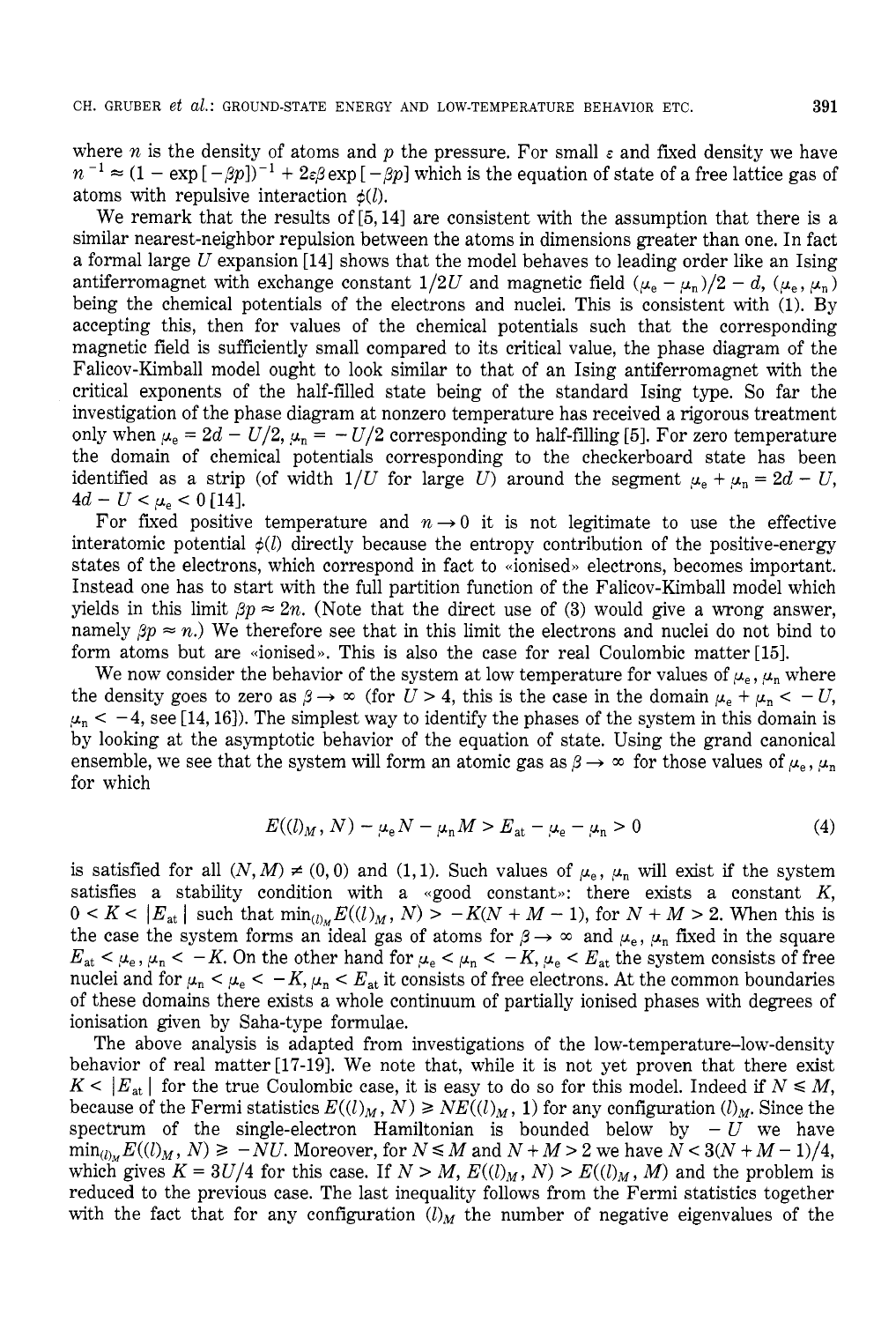single-electron Hamiltonian is *M*. With the choice  $K = 3U/4$  the inequality  $K < |E_{at}|$  is satisfied for  $U > 8$ . Thus for  $U > 8$  we get an atomic gas for a range of chemical potentials indicated above. This of course is not an optimal result. In fact our theorem implies that we can choose the better value  $K = 3 |E_{at}| / 4$  for  $N \ge M$ . For  $N = M$  we obtain the optimal value  $K = 2|E_{at}|/3$ . Unfortunately, we do not have good information for  $N < M$ . Finally let us note that from (1) it is clear that the system cannot possibly form a gas of «neutral» entities other than atoms (for example molecules with two nuclei and two electrons) but because of the segregation phenomenon one can expect that gases of «non-neutral» entities can form in this model for other values of the chemical potentials.

In the rest of this note we sketch the proof of *(1).* The first step is to derive a polynomial equation for the eigenvalues of the one-electron Schrödinger equation  $\sum h_{ij} \Psi(j) = E \Psi(i)$ . The bound states are of the form *<sup>j</sup>*

$$
\Psi(i) = A_i(\varepsilon y)^i + B_i(\varepsilon y)^{-i},
$$

where *y* is related to their energy by  $E = 2 - \varepsilon y - 1/\varepsilon y$ ,  $0 < \varepsilon y < 1$ . Here  $A_i = 0$ ,  $B_i = B$  for all  $i < i_1$ , the position of the left-most nucleus, and  $B_i = 0$ ,  $A_i = A$  for all  $i > i_r$ , the position of the right-most nucleus. Note that if the site *i* is empty  $A_{i-1} = A_i$ ,  $B_{i-1} = B_i$ . By introducing the transfer matrix  $T_i$ , the condition for  $\mathcal V$  to be a bound state reduces to  $(0, B)$  =  $T_i$ ,  $T_{i+1}(A, 0)$ . This means that the matrix element  $[T_{i_1} \ldots T_{i_r+1}]_{11}$  must vanish and leads to the equation

$$
0 = P_N(y, (l)_N) \equiv \left[ \prod_{i=1}^N Q(l_i) \right]_{11}
$$
 (5)

with the matrix  $Q(l)$  given by

Given by

\n
$$
\begin{pmatrix}\n(1-y)(1+\varepsilon^2 y) & -\varepsilon^{-2}(1-\varepsilon^2)^2(\varepsilon y)^{2l+4} \\
1 & (1+y)(1-\varepsilon^2 y)(\varepsilon y)^{2l+2}\n\end{pmatrix}.
$$
\nl in the variable  $y$  and has the degree

\n
$$
\sum_{i=1}^{N-1} (2l_i + 1)^2 \left( \sum_{i=1}^{N-1} (2l_i + 1)^2 \right)
$$

In (5)  $P_N$  is a polynomial in the variable y and has the degree  $\sum_{i=1}^{N-1} (2l_i + 4) > N$  for  $N > 1$  (note that the result is independent of  $L<sub>N</sub>$  which is arbitrary). The ground-state energy is given by  $\sum (2 - \varepsilon y_k - 1/\varepsilon y_k)$ , where the sum is over the *N* physical roots of the polynomnial *(i.e. y* real and  $0 < \varepsilon y < 1$ ).

We are now faced with the problem of determining the location of the physical roots of  $P<sub>N</sub>$ in the complex plane. For  $U > 4$  ( $\varepsilon < 0.236$ ) and N nuclei the one-electron Hamiltonian has N eigenvalues contained in the interval  $E \in [-U, 4-U]$ . The relation between E and y then shows that  $P_N$  must have N physical roots contained in the interval  $y \in [0.8, 1.5]$  as long as **E** is that  $P_N$  must have N physical roots contained in the interval  $y \in [0.8, 1.5]$  as long as  $\varepsilon < 0.14$  ( $U > 7$ ). For one nucleus  $N = 1$ , (5) reduces to  $P_1(y) = (1 - y)(1 + \varepsilon^2 y) = 0$ . The  $\varepsilon$  < 0.14 (*U* > 7). For one nucleus  $N = 1$ , (b) reduces to  $P_1(y) = (1 - y)(1 + \varepsilon^2 y) = 0$ . The physical solution  $y = 1$  yields  $E_{at} = 2 - (\varepsilon + \varepsilon^{-1})$ . The polynomial has a general factorisation property: if  $l_k \rightarrow \infty$  then  $P_N$  tends to

$$
P_k(y, l_1...l_{k-1}) P_{N-k}(y, l_{k+1}...l_{N-1}),
$$

and thus  $P_N$  tends to  $(P_1(y))^N$  when all  $l_i \to \infty$ . This is also the case when  $\varepsilon \to 0$  and indicates that the *N* physical roots should concentrate around 1 as  $\varepsilon \to 0$  or all  $l_i \to \infty$ . We explain later how to prove that for  $\epsilon < \epsilon_c$  there exist exactly *N* roots in the interval  $|y-1| < \epsilon^{(\ell_m + 1/2)/2}$ , where  $l_m$  is the smallest distance between nuclei. Moreover all other (nonphysical) roots of  $P_N$ are located in the complex plane outside a disc of center *1* and radius *1/2.*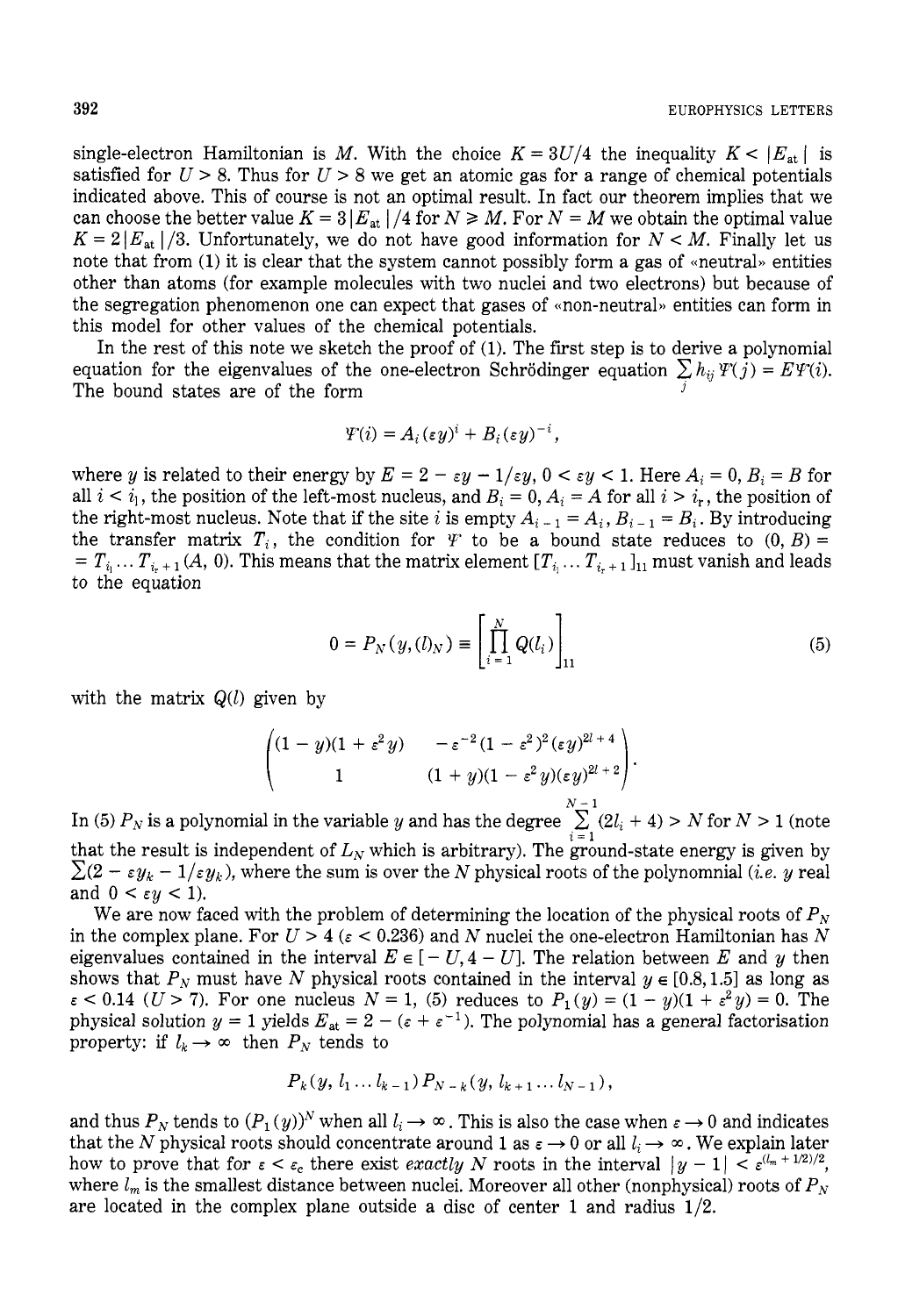Our result is based on Cauchy's formula

$$
E((l)_N N) = \int\limits_C \frac{\mathrm{d}z}{2\pi i} \left[2 - \varepsilon z - \frac{1}{\varepsilon z} \right] \frac{P_N'(z, (l)_N)}{P_N(z, (l)_N)}
$$

with the contour *C* a circle included in the annulus  $\varepsilon^{(l_m + 1/2)/2} < |1 - z| < 1/2$ , so that it encloses all the physical roots and only these ones. The relation  $P'_N/P_N = (\ln P_N)'$  suggests that we view  $P_N$  as a kind of partition function of some classical system. Defining two functions  $\zeta(y, l)$  and  $w(y)$  by  $\zeta(y, l) = Q_{12}(l)/(P_1(y))^2$  and  $\zeta(y, l) w(y) = Q_{22}(l)/P_1(y)$ , we can write the polynomial as

$$
P_N = (P_1(y))^N \left[ \prod_{i=1}^{N-1} (1 + \zeta(y, l_i)) \right] Z_N(y, (l)_N)
$$

with  $Z_N(y, (l)_N)$  equal to

$$
\sum_{\{n_i=0,\ 1\}}\prod_{i=1}^{N-1}\frac{(\zeta(y,\,l_i))^{n_i}}{1+\zeta(y,\,l_i)}\prod_{i=1}^{N-2}w(y)^{n_in_{i+1}},
$$

the partition function of a lattice gas on  $N-1$  sites which are occupied with probability  $\zeta(y, l_i)/(1 + \zeta(y, l_i))$  and have nearest-neighbor interaction determined by the function  $w(y)$ .

The ground-state energy of the one-dimensional quantum model can then be related to the «free energy»  $F(y, (l)_N) = \ln Z_N(y, (l)_N)$  associated with this one-dimensional classical model by

$$
E((l)_N, N) = NE_{\text{at}} + \sum_{i=1}^{N-1} \int \frac{\mathrm{d}z}{2\pi i} \left[ 2 - \varepsilon z - \frac{1}{\varepsilon z} \right] \frac{\zeta'(z, l_i)}{1 + \zeta(z, l_i)} + \\ + \int_C \frac{\mathrm{d}z}{2\pi i} \left( 2 - \varepsilon z - \frac{1}{\varepsilon z} \right) \frac{\mathrm{d}}{\mathrm{d}z} F(z, (l)_N). \tag{6}
$$

We observe that  $\zeta'$   $(1 + \zeta) = P_2' / P_2 - 2P_1' / P_1$ , which means that the terms of the sum in (6) are equal to  $E(l_i, 2) - 2E_{at}$ . This is the effective two-body repulsive potential between a pair of nuclei separated by a distance  $l_i$ . An explicit computation shows that it is equal to  $\phi(l_i)$ .  $-(1 + O(\varepsilon^2))$ , where  $O(\varepsilon^2)$  is a term bounded by  $C\varepsilon^2$  for a constant *C* independent of *N* and  $(l)_N$ . The third term on the right-hand side of  $(6)$  involves the corrections given by the *n*-body effective potentials between n nuclei. **A** systematic perturbation series for this term, with known bounds (three graph bounds) for all orders, is provided by the polymer expansion developed for spin systems [20, 21]. This enables us to show that it is bounded by  $C_{\varepsilon}^{1/2} \sum_{i} \phi(l_i)$  for  $\epsilon \leq \varepsilon$ , where *C* is a constant independent of *N (I)* for  $\varepsilon < \varepsilon_c$ , where *C* is a constant independent of *N*,  $(l)_N$ .

To control the location of the roots of  $P_N$ , we first use the polymer expansion to prove the analyticity of  $F(z, (l)_N)$  in the annulus  $\varepsilon^{(l_m + 1/2)/2} < |1 - z| < 1/2$  for  $\varepsilon < \varepsilon_c$ . Then as a consequence of Cauchy's formula for the number of roots of a polynomial inside a contour *C* of the complex plane we deduce that any *C* contained in this annulus encloses exactly *N* roots of *PN* . Moreover, we already know that *N* physical roots are contained in an interval around one for small  $\varepsilon$ . Thus *C* encloses only these ones.

The same technique can be used to prove a result similar to (1) for a continuous analog of the Falicov-Kimball model. The electrons and nuclei now move on the real line and the nuclei have a mutual repulsion corresponding to hard rods of length *h*. The nuclei and electrons